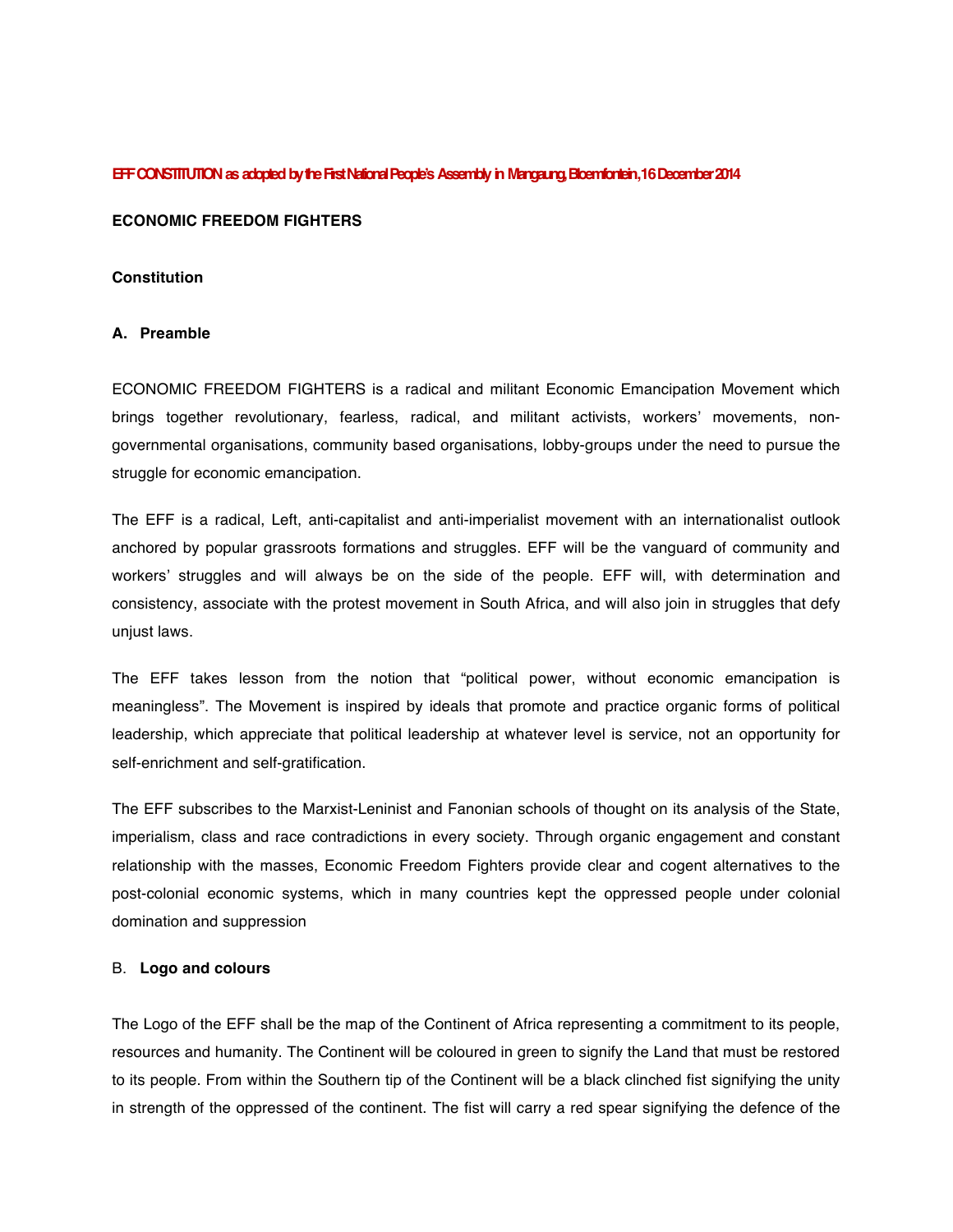African Revolution mired by the blood of the fallen heroes and heroines of our liberation struggle. At the bottom of the fist, shall be a shaft, representing the minerals of the earth, which shall be used for the benefit of all. Finally, at the northern tip of the continent shall be a gold star, representing the progressive internationalist character of our African Revolution, international solidarity and the pursuit of total emancipation of the oppressed peoples of the world

### **1) What is the EFF?**

- 1. The ECONOMIC FREEDOM FIGHTERS (EFF) is an Economic Emancipation Political Movement which seeks to act in the interests of all South Africans, Africans and people of the world striving for socialism and ECONOMIC EMANCIPATION IN OUR LIFE TIME.
- 2. The EFF takes socialism as the theoretical basis guiding its thinking and development of its political line and in this respect identifies itself as a MARXIST, LENINIST, and FANONIAN organisation.
- 3. The basic programme of the EFF is the complete overthrow of the neo liberal anti-black state as well as the bourgeoisie and all other exploiting classes; the establishment of the dictatorship of the people in place of the dictatorship of the bourgeoisie and the triumph of socialism over capitalism. The ultimate aim of the EFF is the realisation of socialism through people's power and the establishment of a state that responds to the needs of its people.
- 4. The EFF is anti-capitalist, anti-racist, anti-sexist and anti-imperialist in its world outlook and is driven by sound democratic socialist values where the leadership is accountable to the membership which elected it.
- 5. The EFF is a vanguard mass organisation leading the revolutionary masses in the fight against the capitalist class enemy

#### **2) Aims and Objectives**

- 1) To capture political and state power through whatever revolutionary means possible to transform the economy for the benefit of all, in particular Africans.
- 2) To establish and sustain a society that cherishes revolutionary cultural values and to create conditions for total political and economic emancipation, prosperity and equitable distribution of wealth of the nation.
- 3) To attain and defend the National Integrity and Liberation of the oppressed black majority of South Africa.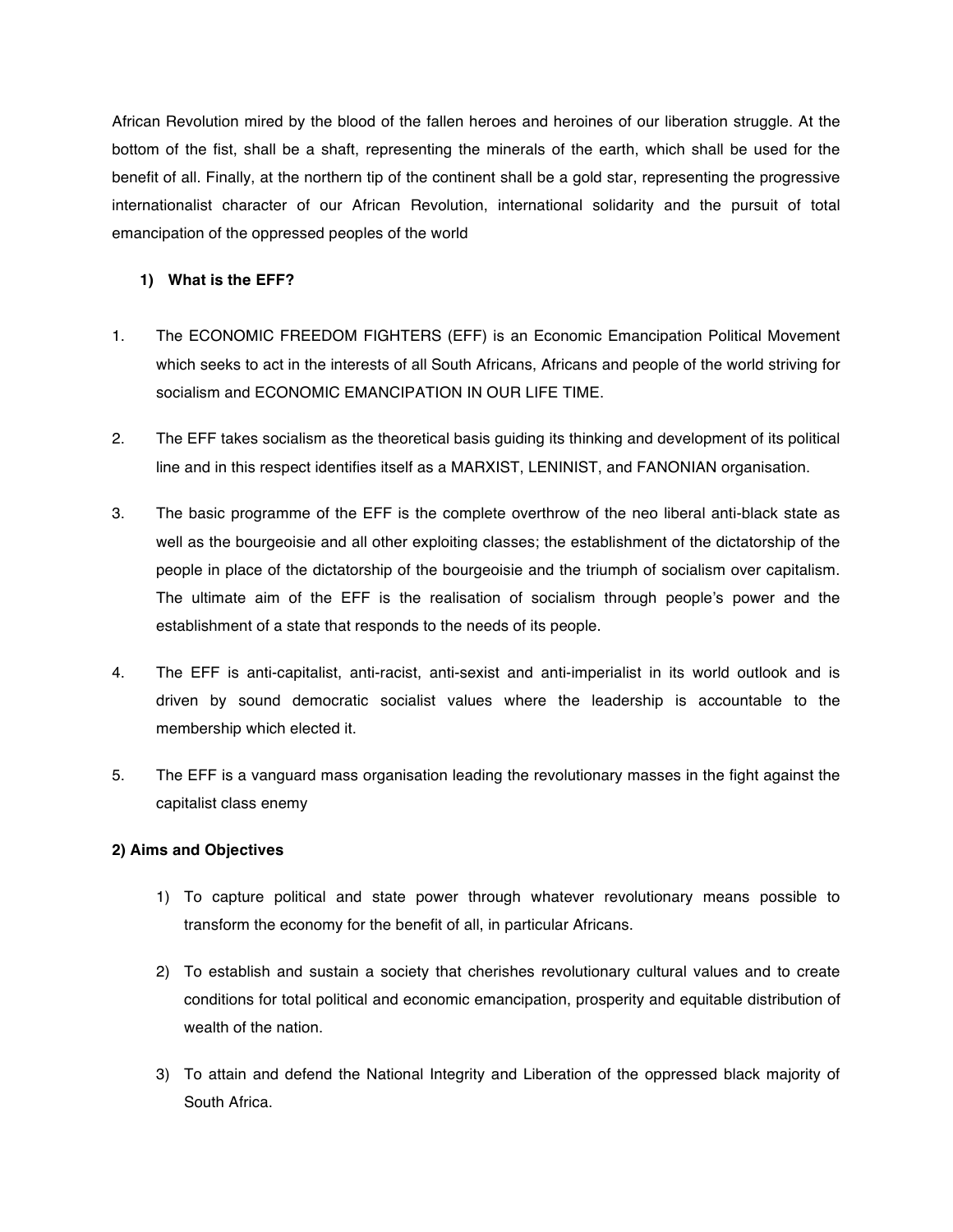- 4) To participate in the global struggle for the complete eradication of imperialism, colonialism, racism and all other forms of discrimination.
- 5) To participate in, support and promote all struggles for the attainment of the complete independence and unity of African states and by extension, the African continent.
- 6) To oppose resolutely, tribalism, regionalism, religious and cultural intolerance.
- 7) To oppose oppression of women and the oppression of all other gendered persons.
- 8) To oppose patriarchy, sexism, and homophobia and any discriminatory practices that promotes the oppression of anyone, women in particular.

### **3) Seven Non-Negotiable Cardinal Pillars**

At the centre of the struggle for economic emancipation are the following seven non-negotiable cardinal pillars;

- 1. Expropriation of South Africa's land without compensation for equal redistribution.
- 2. Nationalisation of mines, banks, and other strategic sectors of the economy.
- 3. Building State and government capacity, which will lead to abolishment of Tenders.
- 4. Free quality education, healthcare, houses, and sanitation.
- 5. Massive protected industrial development to create millions of sustainable jobs.
- 6. Massive development of the African economy and advocating for a move from reconciliation to justice.
- 7. Open, accountable government and society without fear of victimisation by the State Defence, Police and other Agencies.

These seven non-negotiable cardinal pillars will constitute the core program of the government of the EFF and all its structures outside government at branch, regional, provincial and national level.

#### **4) Membership of EFF**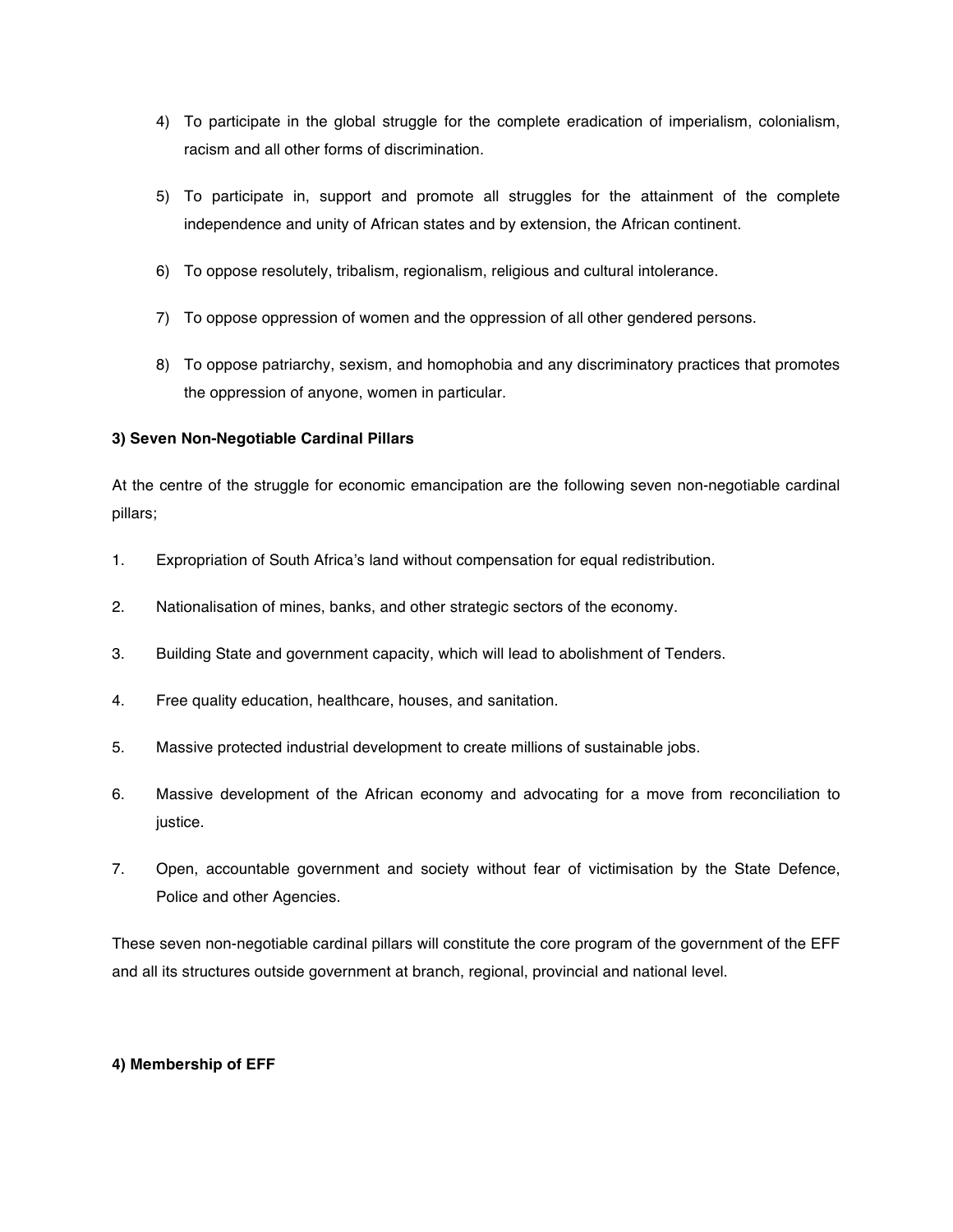- 1. Any South African citizen not limited to any worker, peasant, revolutionary element, unemployed person who has reached the age of eighteen and who accepts the Constitution of the EFF, joins a branch of the organisation and works actively in it, carries out the organisation's decisions, observes its discipline and pays membership dues may become a member of the EFF.
- 2. All members shall comply with the provisions of this Constitution as well as with the Aims, Objectives, Principles and Policies of the EFF, and shall sign the following declaration, which shall be in each membership form:

"I fighter……… solemnly declare that I will abide by the aims, objectives and radical policies of the Economic Freedom Fighters as set out in the Constitution of the EFF. I voluntarily join the EFF without any motive of personal gain or material benefit, and understand that I am not entitled to any positions or deployments. I will participate in the life of the Economic Freedom Fighters to strive towards total emancipation of South Africa, Africa and the oppressed of the world and will do so as a loyal, active and disciplined Economic Freedom Fighter.

I further declare to defend the proud and militant legacy of the fallen heroines and heroes. To work towards a South Africa that belongs to all who live in it. Defend the African revolutionary tradition against all forms of tendencies that promote hatred, division, underdevelopment, corruption and social discords. I vow to defend and selflessly pursue the realisation of the seven non-negotiable cardinal pillars as a primary political program of the EFF contained in the Founding Manifesto.

I further commit to abide by the principle of democratic centralism which is that the individual is subordinate to the organisation, the minority is subordinate to the majority, the lower level is subordinate to the higher level, and decisions of the upper structures are binding on the lower structures."

3. All members of the EFF may not join, participate, or associate in any organisation and activities whose aims and objectives are inconsistent and contradictory with those of EFF. On acceptance, a member shall pay the joining fee determined by the Central Command Team.

#### **5) Rights of Members**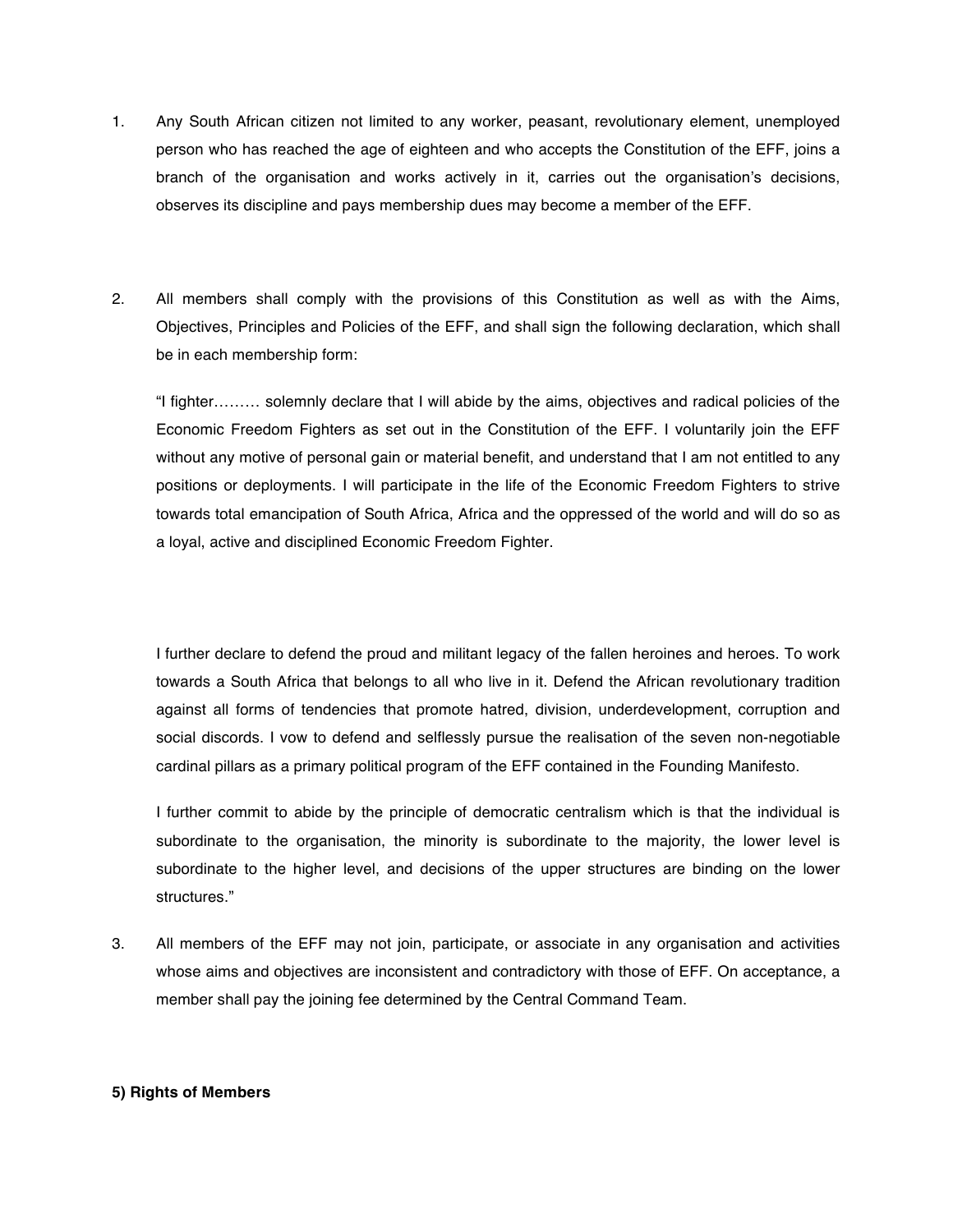Every member of the EFF shall have the right:

- 1. To vote and be voted for in any office of the EFF in accordance with such rules and regulations as adopted by the CCT
- 2. ) To participate in meetings and all other activities organised by the EFF, unless decided otherwise by constitutional structures of the eff.

#### **6) Duties of the Member**

Every member of the EFF shall have the duty:

- 1) To be loyal to the EFF.
- 2) To observe and respect the Policies, Resolutions, Decisions of the National Peoples Assembly, Central Command Team, all constitutional structures and the Rules and Regulations of the EFF.
- 3) To constantly and continuously strive to raise the level of her/his own political consciousness and understanding of EFF Policies, Resolutions, Rules and Regulations.
- 4) To strengthen, promote and defend the EFF and to popularise its politics, policies and programs.
- 5) To conduct herself / himself honestly and honourably in dealing with the EFF and the broader public and not to bring the EFF into disrepute or ridicule.
- 6) To put the interests of the EFF above any other political considerations or personal ambitions.

# **7) ALL MEMBERS OF THE EFF MUST TAKE INSTRUCTIVE NOTE OF AND INTERNALISE THE FOLLOWING:**

- 1) The political line of the EFF is the fundamental and crucial factor in the interaction between EFF and the larger material world. It is the lifeblood of the organisation and should be at the heart of every member's activity and duties. The life of EFF and hence that of the revolution compels a very high level of commitment from each member which in turn shall be guided by the struggle to develop, grasp and apply our political line and through that process sharpen it.
- 2) In refining and carrying out the political line, EFF acts as a collective. Every member's actions in any given situation can make a huge difference—positive or negative. At the same time, the organisation is expected to enable its members to pull together so as to understand why it is necessary to struggle for and achieve our strategic goal of **Economic Freedom in our lifetime**. Members are expected to channel their insights and initiative into a collective process and this in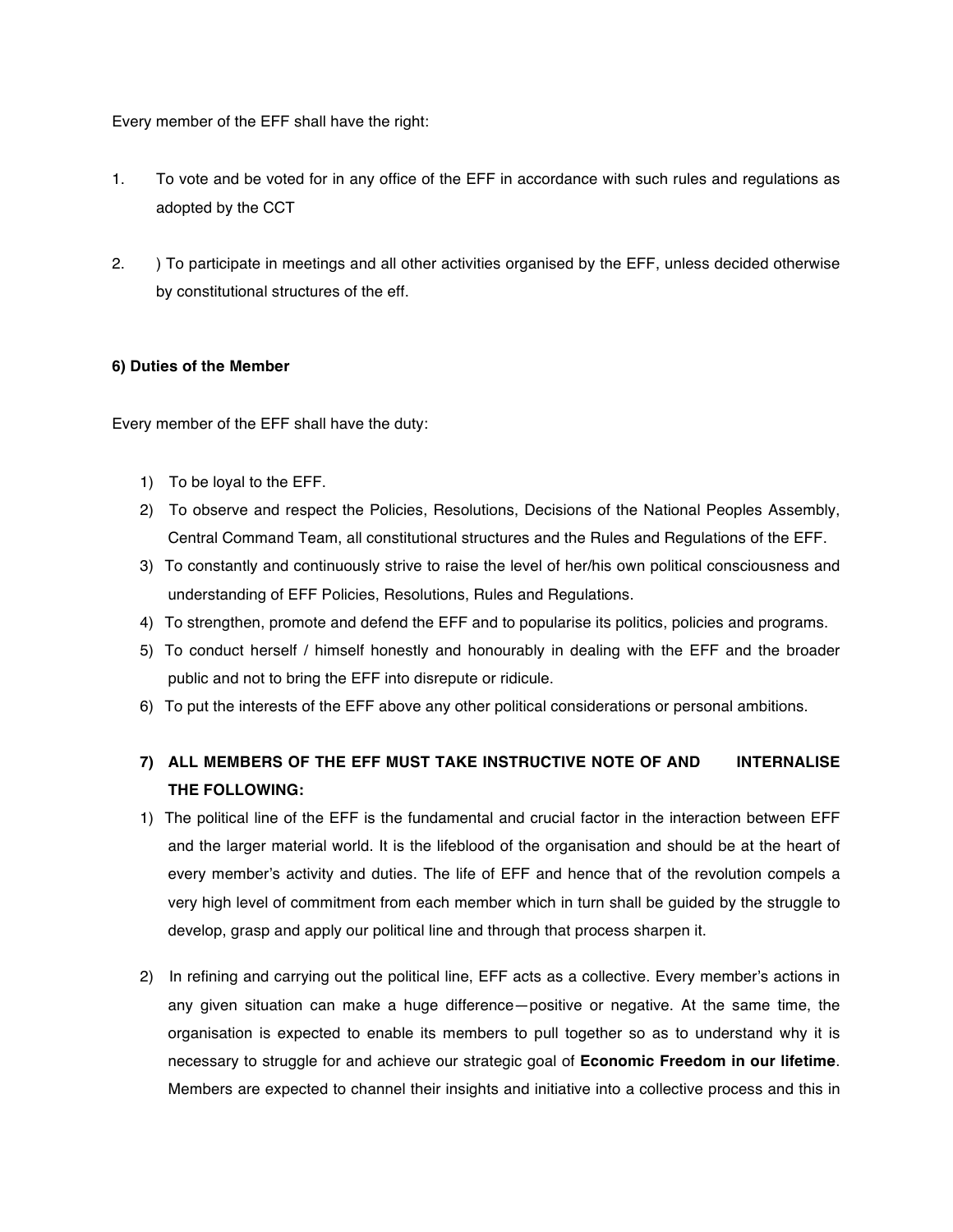turn enables a more comprehensive analysis of reality, and a much more meaningful mobilisation of the people to transform that reality. This is way beyond what any single individual acting alone, or even a loose affiliation of individuals could ever achieve.

- 3) Inside the EFF, members are expected to thrash out their differences, be faithful to the revolutionary ideas of the organisation through good and bad times and through this whole process look out for each other. In this way we express our revolutionary outlook and collectivity while at the same time boosting the morale of membership.
- 4) Also inside the EFF there should always be much collective discussion and struggle over ideas of what is to be done, over right and wrong ideas in the development of the revolutionary line and practice to which all members are expected to contribute; this is the life blood of the organisation. But against the ideological enemies of **Economic Freedom in our lifetime** we close our ranks as a collective forming an iron wall of unity and allegiance to the revolution and hence making it impossible for them to break our ranks
- 5) Learning or education is an active process that requires members to self-develop and seek clarity where they don't understand or feel confused. Finally, the political development of each member is a revolutionary responsibility of all engaged in struggle.
- 6) Unity is a paramount principle of the EFF. The sowing of disunity within the ranks of the EFF and the oppressed will be severely dealt with.

#### **8) Members of the EFF are accordingly expected to:**

- 1) Study and apply the theoretical line of the organisation being Marxist, Leninist and Fanonian philosophical thought and tools of analysis in a living way.
- 2) Work for the interests of the vast majority of people of South Africa, Africa and the oppressed of the world.
- 3) Be willing and able to unite with the vast majority, including those who have been wrong in opposing them but are sincerely correcting their mistakes and hence showing remorse for their previous mistakes. However, members must vigilantly guard against elements of unrepentant opportunism, reaction and revisionism so as to prevent such bad elements from infiltrating the leadership of the organisation. This is a necessary prerequisite to ensure and guarantee that the leadership of the EFF remains always in the hands of revolutionaries.
- 4) Consult with the masses and investigate the necessary conditions when matters arise.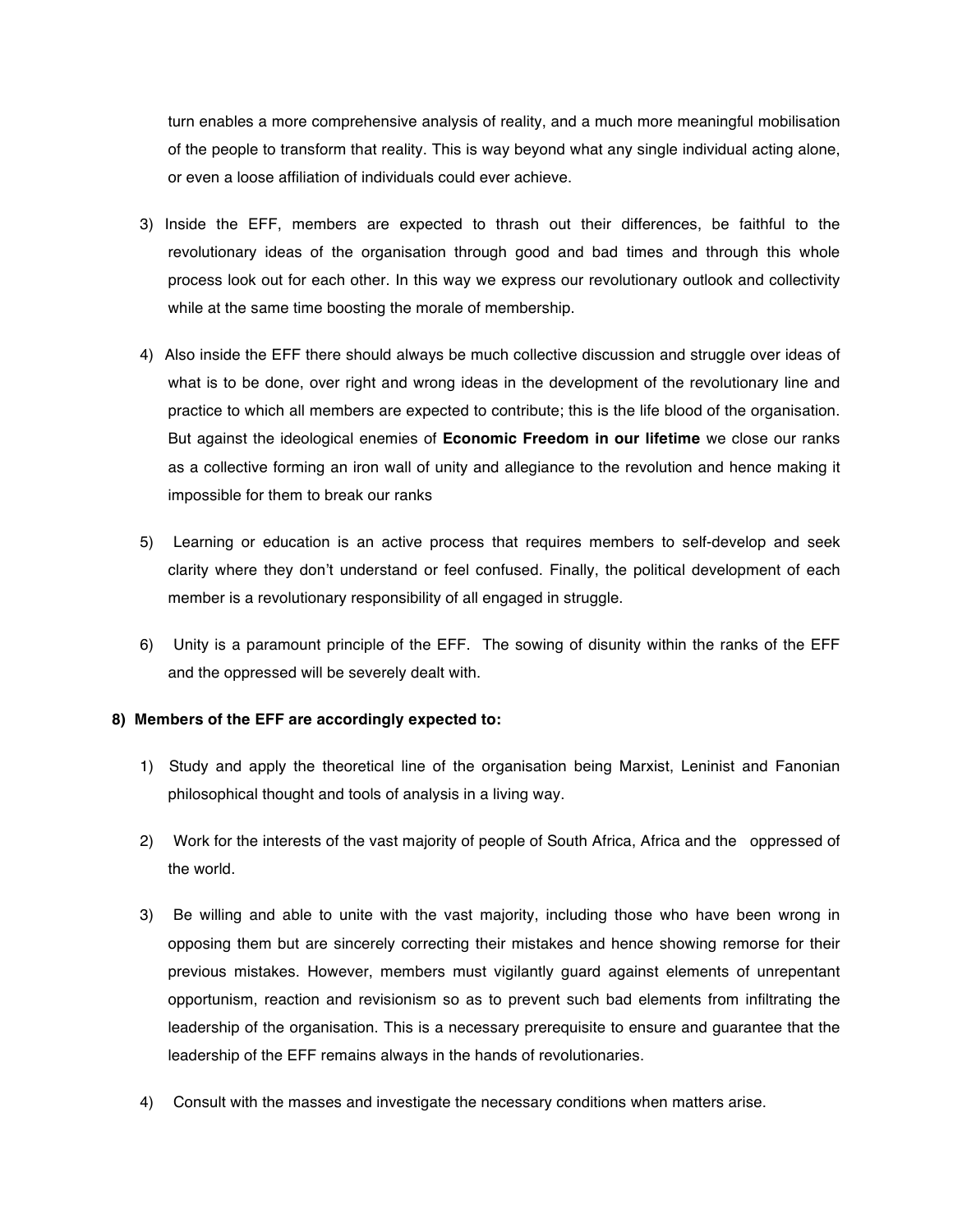5) Be bold in making internal constructive criticism and self-criticism without fear or favour

### **9) EFF Structures and Organs**

The EFF shall consist of the following structures and organs:

- 1) National People's Assembly which elects the Central Command Team (CCT).
- 2) Provincial People's Assembly which elects the Provincial Command Team (PCT).
- 3)A Regional People's Assembly which elects the Regional Command Team (RCT).
- 4)Branch People's Assembly which elects the Branch Command Team (BCT).
- 5) EFF structures terms of office
	- a. BCT 2 years
	- b. RCT 3 Years
	- c. PCT 4 years
	- d. CCT 5 Years
- 6) Branches of the EFF shall be ward-based, but can be recognised in demarcations decided by the CCT.
- 7) Every member of the EFF shall belong to a branch, which is the basic unit of activity for members. A Branch General Assembly is a normal meeting of the general membership of the EFF in the branch and shall be convened every three months to receive reports on the state of the organisation, fill vacancies and deal with any other issue that affects the branch and its membership. Each Branch shall be registered with the CCT and shall consist of no less than 100 members. A BCT is elected every two years by a Branch People's Assembly. The BCT shall comprise of the Chairperson, Deputy Chairperson, Secretary, Deputy Secretary, Treasurer and not more than 10 (ten) members who will hold office for two years.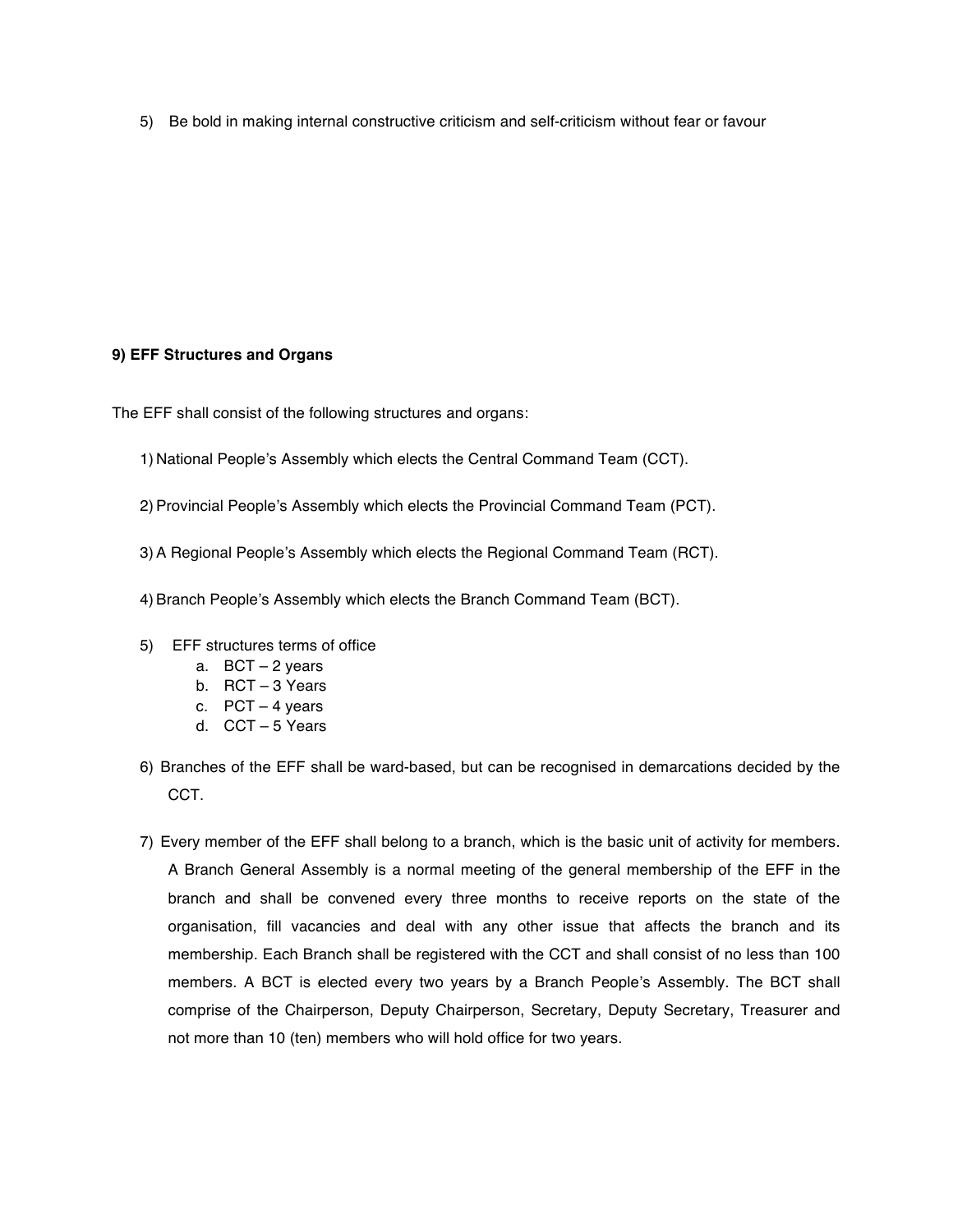- 8) The Branch Chairperson and Secretary of both the Women's Command and the Youth Command shall serve as ex-officio members of the Branch Command Team
- 9) The Regional Peoples Assembly shall receive political report from the chairperson, organisational report from the secretary, and financial report from the treasurer
- 10) A BCT shall meet fortnightly and the Branch General Assembly shall meet every three months.

# **10) The Regional Peoples Assembly**

- 1) Each Region shall hold a Regional Peoples Assembly once every 3 (three) years.
- 2) The Regional Peoples Assembly shall receive political report from the chairperson, organisational report from the secretary, and financial report from the treasurer
- 3) The Regional Peoples Assembly shall adopt a program of action
- 4) The Regional Peoples Assembly shall elect the Regional Command Team comprising of a Chairperson, Deputy Chairperson, Secretary, Deputy Secretary and the Treasurer, and 10 ( Ten) additional members.
- 5) The Regional Officials shall be responsible for the day to day running of the organisation, including the regional secretary of the Women's Command and the Youth Command
- 6) The Regional Chairperson and Secretary of both the Women's Command and the Youth Command shall serve as ex-officio members of the Regional Command Team,
- 7) The RCT shall meet once per month
- 8) RCT shall have a Regional Co-ordinating Command which shall be the Top 5 plus 3 Members of the RCT.

# **11) PROVINCES**

1) For purposes of EFF structures, the country shall be divided into the following provinces:

- a. Western Cape
- b. Northern Cape,
- c. Eastern Cape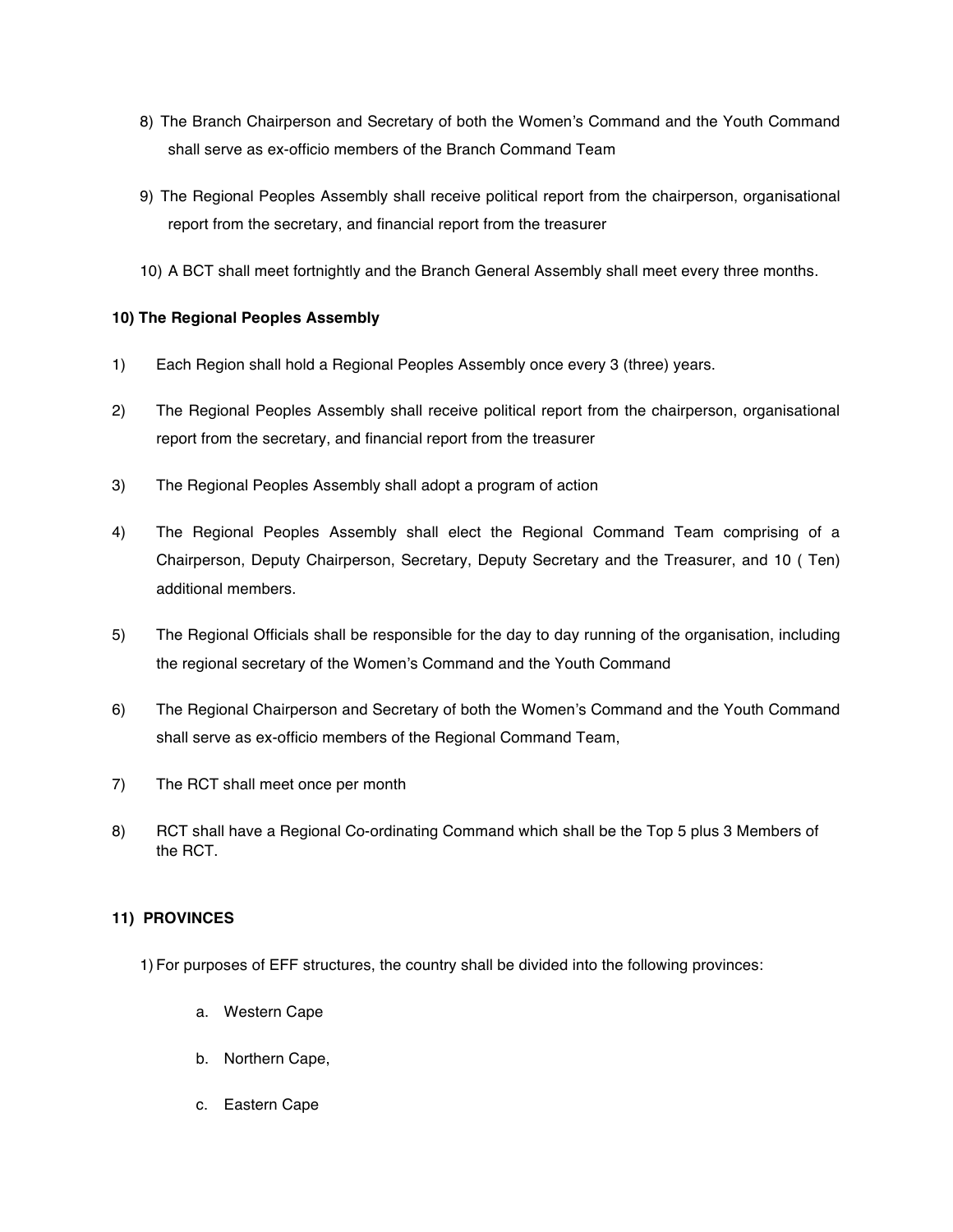- d. KwaZulu
- e. Natal, Free State,
- f. Gauteng
- g. Limpopo
- h. Mpumalanga
- i. North West
- 2) The provincial headquarters will be determined by the Provincial Command Team of each respective province.
- 3) The CCT may from time to time alter the number, the boundaries or the names of the Provinces.

#### **The Provincial Peoples Assembly**

- 4)Each Province shall hold a Provincial Peoples Assembly once every 4 (four) years.
- 5) The Provincial Peoples Assembly shall receive the political report from the chairperson, organisational report from the secretary, and financial report from the treasurer
- 6) The Provincial Peoples Assembly shall adopt a program of action
- 7) The Provincial Peoples Assembly shall elect the Provincial Command Team comprising of a Chairperson, Deputy Chairperson, Secretary, Deputy Secretary and the Treasurer, and 16 (Sixteen) additional members.
- 8) The Regional Chairperson and Secretary shall serve as ex-officio members of the PCT
- 9) The Provincial Chairperson and Secretary of both the Women's Command and the Youth Command shall serve as ex-officio members of the Provincial Command Team.
- 10) The PCT shall have a Provincial Coordinating Command which shall be composed of the Top 5 plus 6 Members of the PCT.
- 11) The PCT shall meet once in two months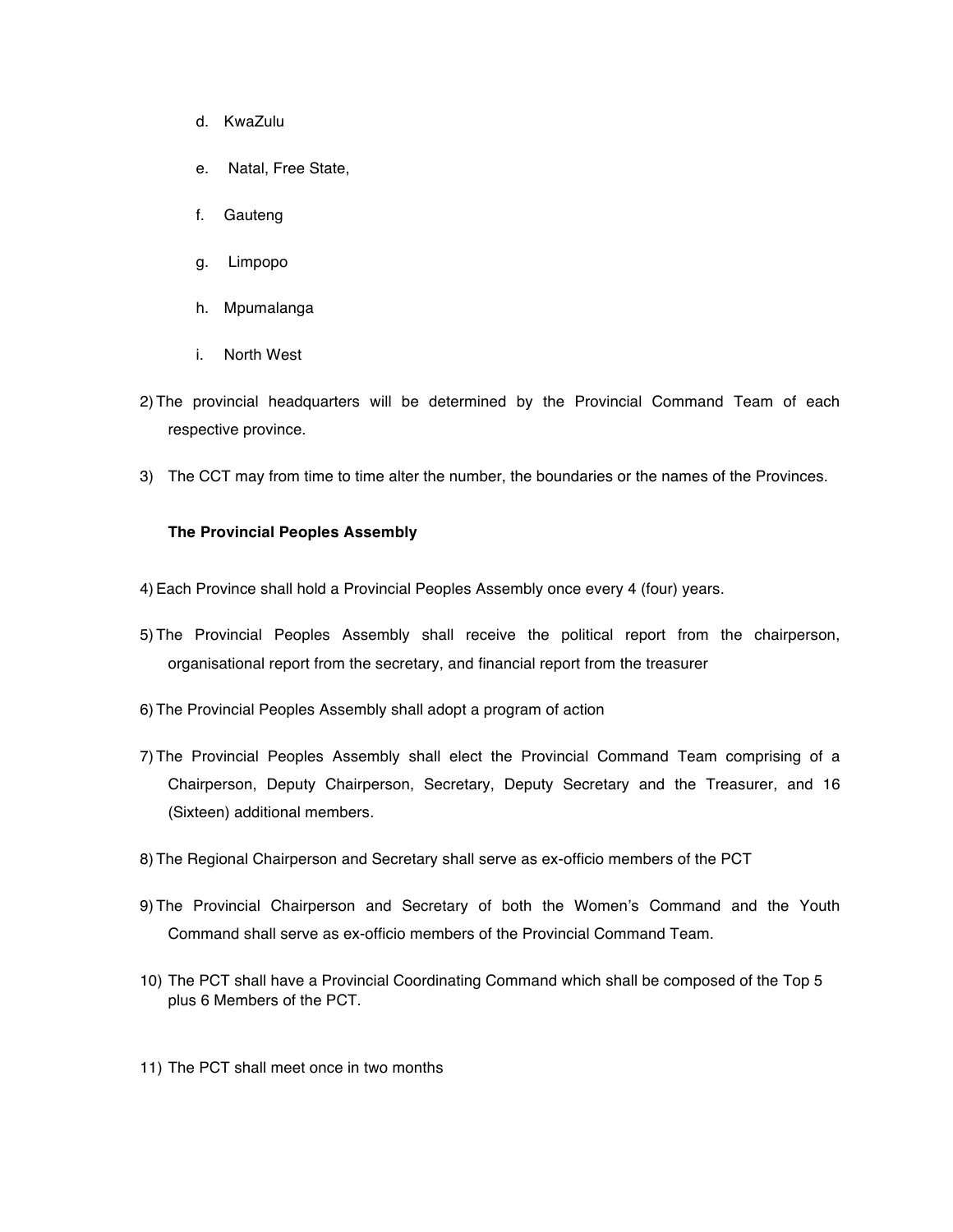#### **12 The National People's Assembly**

- 1) The National People's Assembly (NPA) shall be the highest decision making body of the EFF.
- 2) The NPA shall be constituted of delegates, and 90% of these shall be from branches of the EFF.
- 3) The National People's Assembly Steering Committee shall be responsible for the smooth running of the Assembly.
- 4) The National People's Assembly shall adopt the credentials, program, rules, procedures and guidelines of the assembly
- 5) The National People's Assembly shall receive, discuss and adopt the political report, organisational report and treasures report
- 6) The National People's Assembly shall adopt or amend the constitution, policies and program of action.
- 7) The National People's Assembly shall be held every five years and elect the President, Deputy President, Secretary General, Deputy Secretary General, National Chairperson, the Treasurer General and 35 additional commissars to the Central Command Team
- 8) The provincial chairperson and secretary of the PCT shall serve as ex-officio members of the CCT
- 9) The National People's Assembly shall adopt the Peoples Declaration.

#### **13) CENTRAL COMMAND TEAM (CCT)**

#### **Powers**

- 1. The CCT shall be made up of six officials plus 35 additional members.
- 2. The CCT shall be the highest decision making body in between National Peoples Assemblies and shall have the authority to lead the organisation, subject to the constitution, resolutions and decisions of the National Peoples' Assembly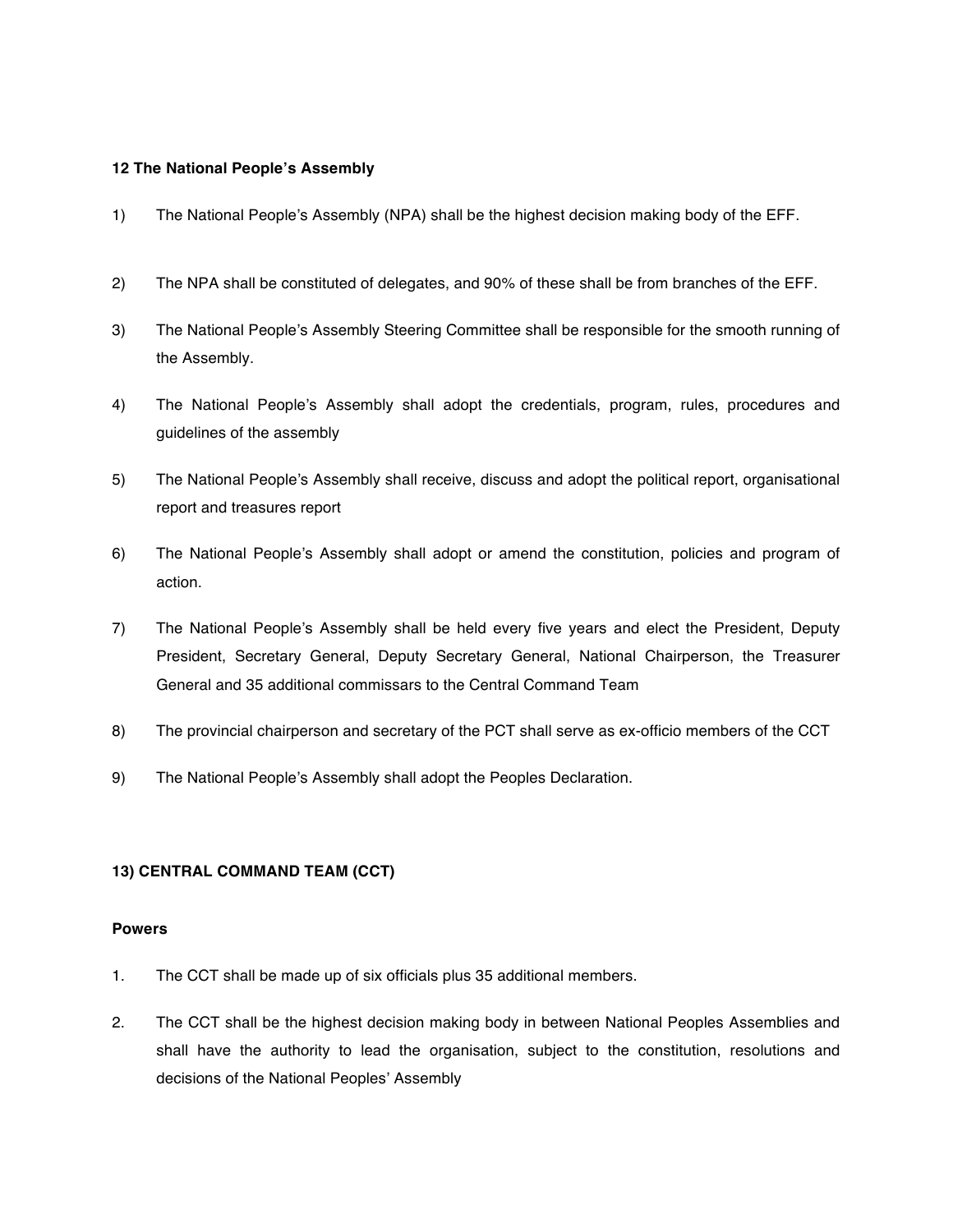- 3. The CCT shall set up a number of necessary bodies and Standing Sub teams on different levels in order to guide the overall work of the EFF.
- 4. The CCT shall implement the policies, resolutions, directives, decisions, and programs enunciated by the National People's Assembly.
- 5. If necessary, the CCT shall have the right to co-opt not more than 3 (three) members. In addition, the CCT can invite anyone to form part of the CCT so as to provide expertise or professional advice.
- 6. The CCT shall meet at least once in three months. The CCT is the principal organ of the National Assembly and shall consist of the following:
	- a. The President and Commander in Chief of the Economic Freedom Fighters, who shall:
		- i. Be the political head and commander in chief of EFF and the leader of the house at National People's Assembly meetings;
		- ii. Make pronouncements for and on behalf of the EFF outlining and explaining the policy or attitude of the EFF on any question;
		- iii. Present to the National People's Assembly a comprehensive statement of the state of the country, continent and the political situation internationally;
		- iv. Under the overall supervision of the CCT, orient and direct the activities of the EFF.

# **b. The Deputy President, who shall:**

- i. together with the President, constitute the presidency of the EFF;
- ii. Assist the President whenever such assistance is required;
- iii. In the absence of the President, represent the EFF and, in the presence of the President, deputise;
- iv. Represent the EFF at important domestic and international forums.
- **c. The Secretary General, who shall:**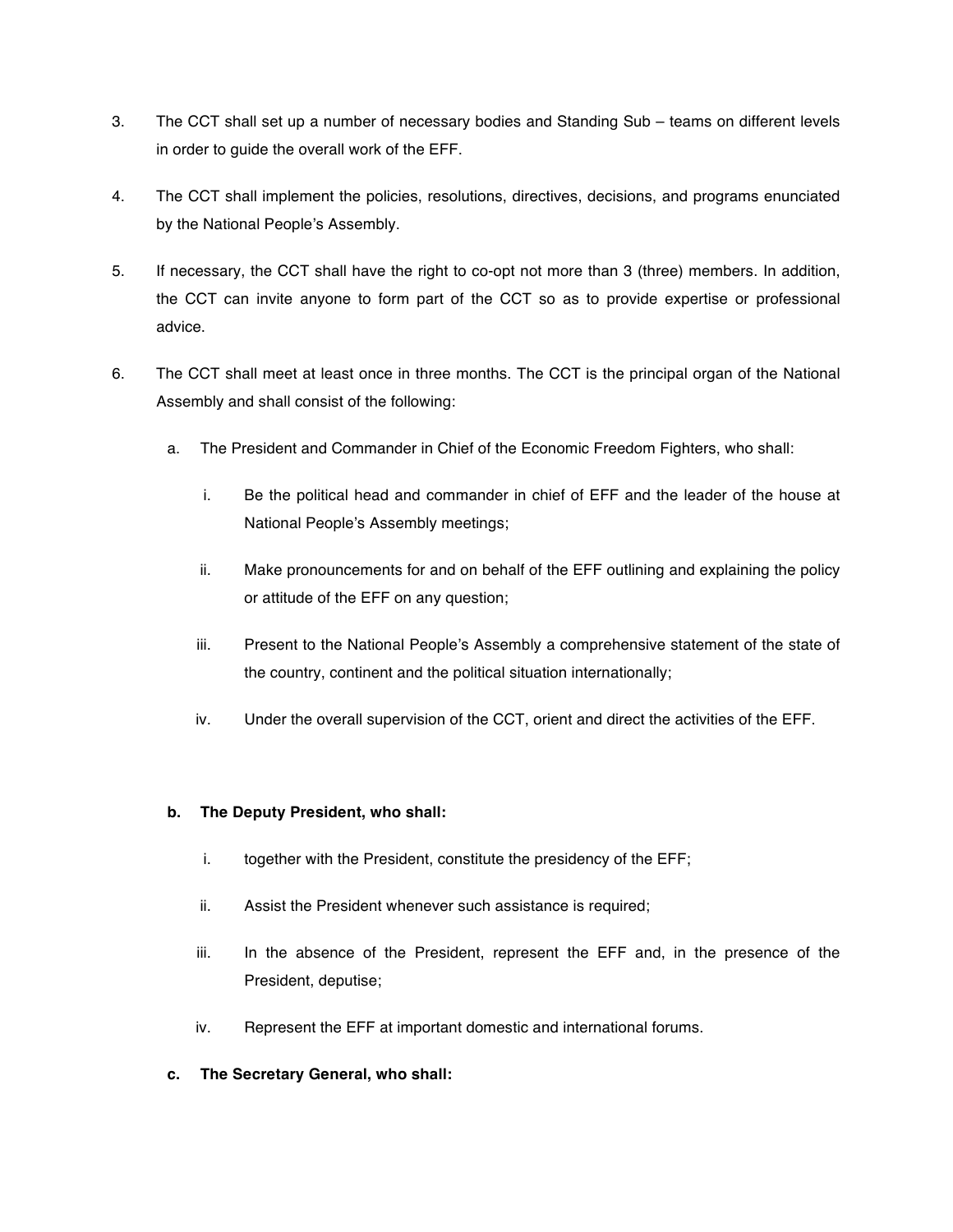- i. Be a fulltime official of the EFF based at its Headquarters;
- ii. Convey, communicate and articulate key decisions of the EFF to all the structures of the EFF;
- iii. Be ultimately responsible for record keeping and correspondence within the EFF;
	- iv. Present to the National People's Assembly and the Central Command Team a comprehensive statement of the state of the organisation and the administrative situation of the EFF
	- v. Administer the correspondence of the CCT and the Provincial Command Teams, and send out notices of all assemblies and meetings at the national level

# **d. The Deputy Secretary General, who shall:**

- i. The deputy secretary general, who shall be a fulltime official of the EFF based at its Headquarters, unless decided otherwise by the CCT
- ii. Assist and deputise for the Secretary General whenever the situation so demands;
- iii. Assume responsibility for the general administration and staff of the EFF.
- iv. Take and present the minutes of the National People's Assembly, the CCT and the War Council

#### **e. The National Chairperson, who shall:**

- i. Preside over and chair all national gatherings and meetings, including meetings of the National People's Assembly, the Central Command Team and the War Council;
- ii. Perform all tasks incidental to c(i) above;
- iii. Represent the EFF at such domestic and international forums as may be requested by the President and/or the Central Command Team.

# **f. Treasurer General, who shall:**

i. Be a fulltime official of the EFF based at its Headquarters unless decided otherwise by CCT;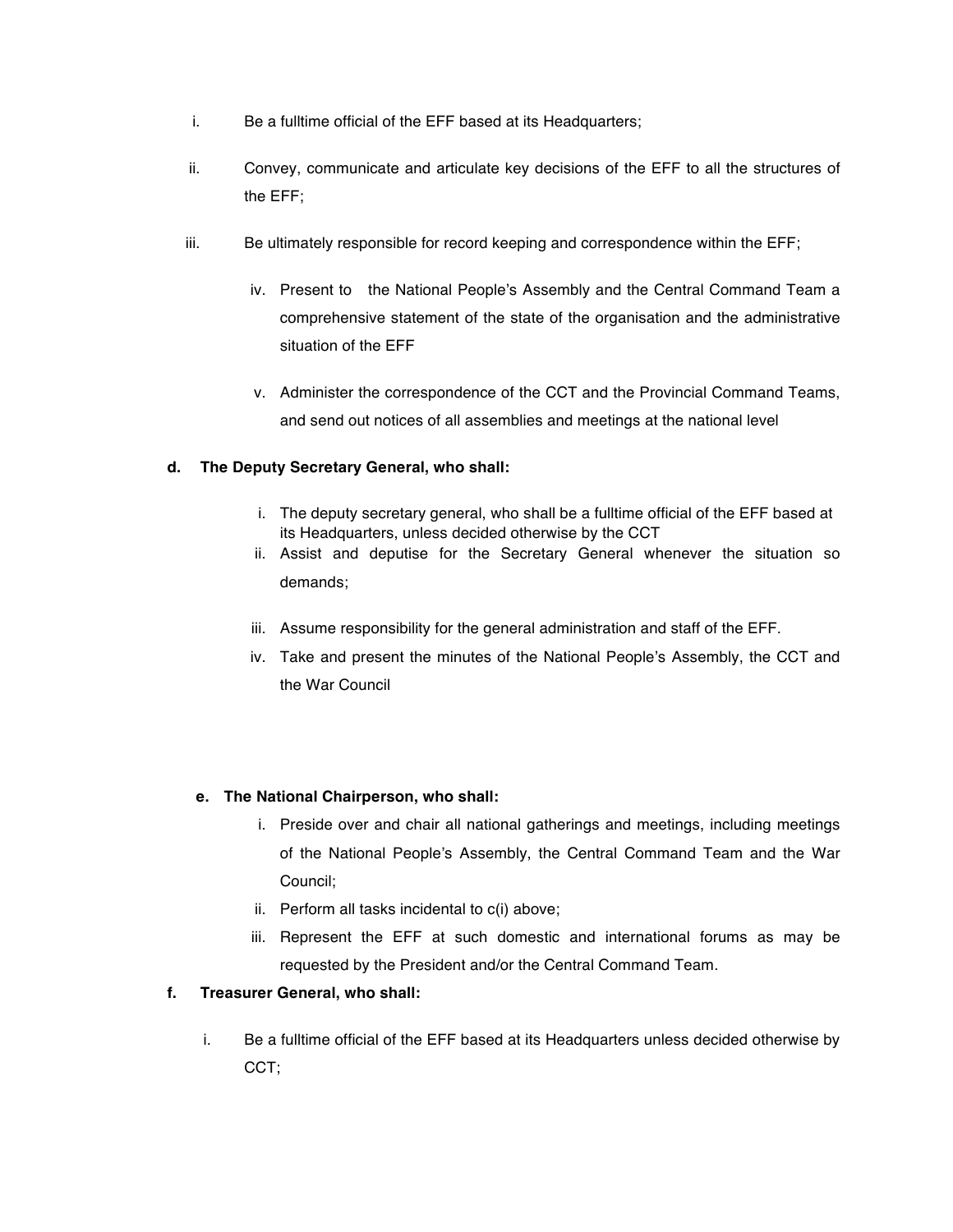- ii. Be the chief custodian of the funds and all property of the EFF;
- iii. Be ultimately responsible for all fundraising activities carried out in the name of the EFF;
- iv. Be responsible for compliance with all the financial laws and regulations of the Republic of South Africa or any other territory;
- v. Be answerable for the employment of competent staff necessary to fulfil his or her obligations.

# **14) The War Council**

- 1. At its first sitting after being elected, the CCT shall elect 9 (nine) members of the CCT who , together with the President, Deputy President, Secretary General, Deputy Secretary General, National Chairperson, and Treasurer General shall constitute the War Council of the EFF. The 15 member War Council shall:
	- (i) Be responsible for the day-to-day activities of the EFF;
	- (ii) Ensure the proper and timeous implementation of CCT decisions;
	- (iii) Submit a report of its work to the CCT in respect of its activities between CCT meetings.

#### **15. The Women's Command**

- 1. The EFF Women Command shall be the women's wing of the Economic Freedom Fighters which organises women under the banner of Economic Freedom in our Lifetime and primarily guided by the EFF's constitution, policies and resolutions.
- 2. The Women's Command shall be autonomous, yet integral part of the EFF, in that it shall have its own constitution, programs, activities and campaigns and be a legal persona
- 3. Every woman who is age 18 years and above can be a member of the Women's Command.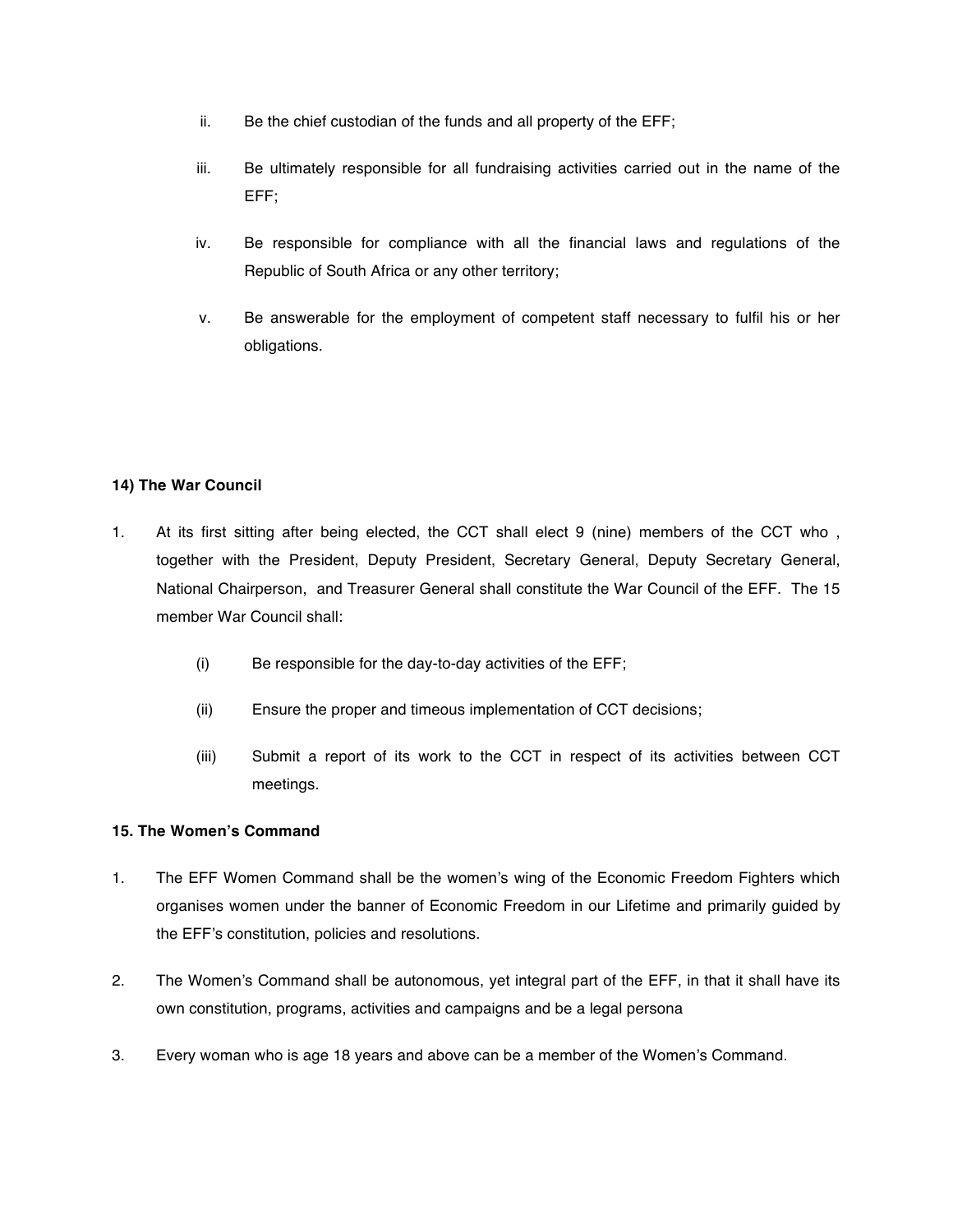- 4. Its main objective is to raise the political consciousness of women into understanding that patriarchy is a societal ill and to this end must organise and mobilise women collectively with men if needs be, into ending patriarchy by putting the patriarchal, white-supremacist, capitalist oppression of women to an end.
- 5. Moreover the purpose of the Women's Command is to promote the rights of women and in this regard to remove all impediments to their development as full and equal members of society.

# **16) The Youth Command**

- 1. The EFF Youth Command shall be the youth wing of the Economic Freedom Fighters which organises youth people under the banner of Economic Freedom in our Lifetime and primarily guided by the EFF's constitution, policies and resolutions.
- 2. The Youth Command shall be autonomous, yet integral part of the EFF, in that it shall have its own constitution, programs, activities and campaigns and be a legal persona
- 3. The membership of the EFF Youth Command shall be open to young people between the ages of 14 and 35.
- 4. Its main objective shall be to rally young people behind the vision of economic freedom in our lifetime.
- 5. It must champion, defend and advocate for the rights, interest and aspirations of young people
- 6. It will serve as a political breeding ground for the young people of the EFF
- 7. It shall organise the young intelligentsia in the institutions of higher learning, professionals, employed and unemployed youth in townships, villages, suburbs and informal settlements and, everywhere else where young people are found

#### **17) EFF STUDENT COMMAND**

The Student Command shall be established as an autonomous structure existing in all institutions of higher learning and post-secondary education and training institutions

#### **18) RESPONISBILITIES OF COMMAND STRUCTURES:**

- a. The responsibilities and duties of all Command structures should be clearly stated in the constitution.
- b. Should include a provision that says that members who miss 3 meetings in sequence without sound apologies shall be removed from the Command Teams.
- c. No member of the EFF shall be allowed to occupy two organisational positions at the same time. Once elected to the other structure, the member is automatically no longer a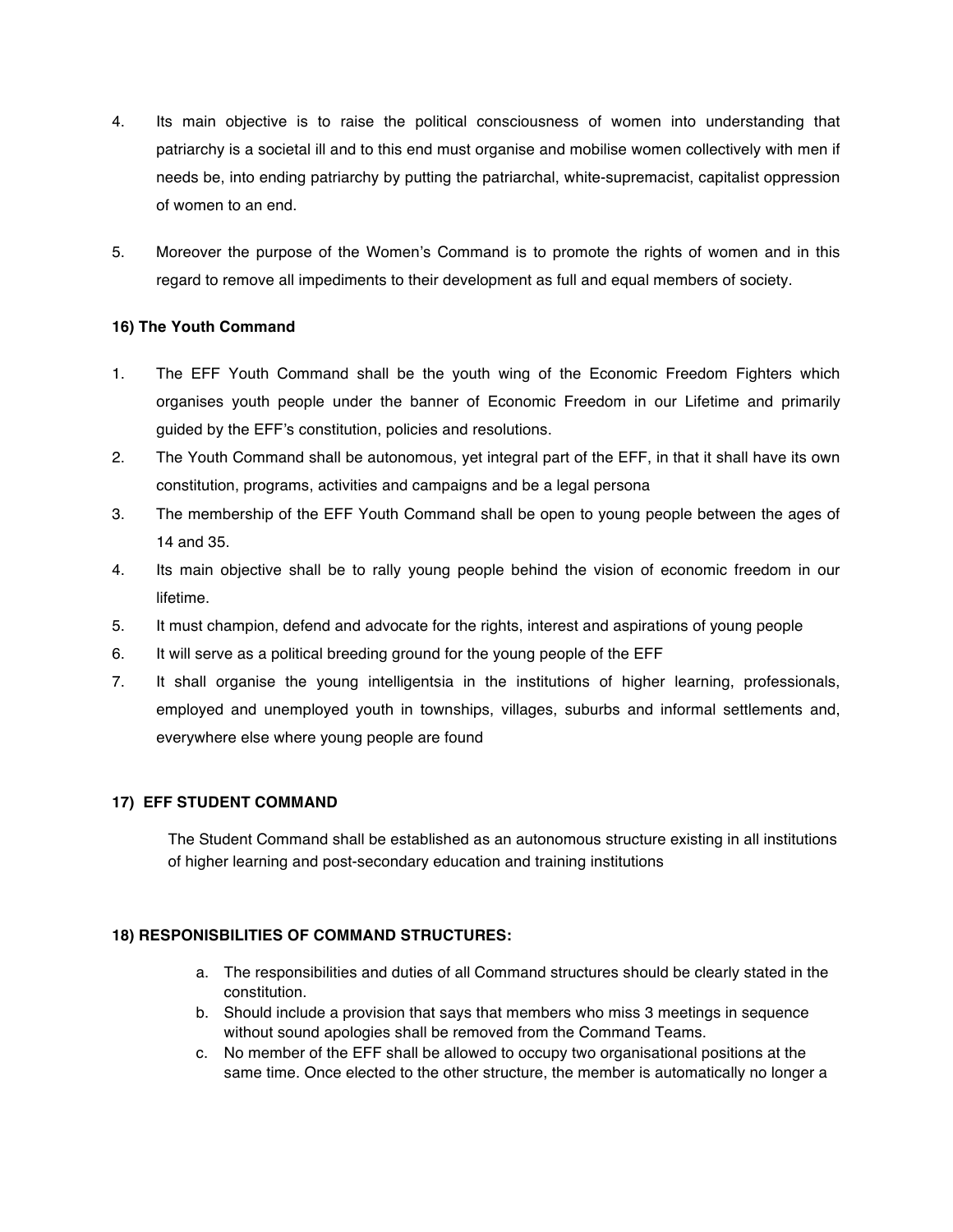member of the structure they served before, and the General Assembly shall be the only platform to replace the vacated position.

#### **19) MEMBERSHIP RENEWAL:**

**1)** The CCT shall put in place efficient mechanisms on membership systems and membership renewal.

### **20) Organisational Principle of the EFF**

- 1) The entire organisation is accountable to the National People's Assembly.
- 2) The paramount organisational principle of the EFF is democratic centralism, mandate and accountability, and selflessness
- 3) The leading bodies of the EFF at all levels are elected through democratic consultation.
- 4) The whole organisation must observe unified discipline: The guiding principle is that at all times the individual is subordinate to the organisation, the minority is subordinate to the majority, the lower level is subordinate to the higher level, and the entire EFF is subordinate to the CCT.
- 5) Leading structures of the EFF at every level shall periodically report on their work to EFF assemblies as well as general assembly meetings and shall constantly listen to the opinions of the people both inside and outside the organisation and to this end accept their supervision. EFF members have the right to and must be encouraged where necessary to criticise the EFF, its leadership and or any component part thereof at all levels and makes proposals to them. If an EFF member holds different views with regard to the decisions or directives of the any component structure of the EFF s/he is allowed to reserve her/his views and has the right to skip the immediate leadership channels of command and report directly to higher levels, up to and including the CCT and the President of the EFF. It is essential to create political conditions that are conducive to both centralism and democracy; discipline and freedom; unity of will and personal ease of mind.

#### **21) Central Tasks of EFF Structures, Formations and Other Entities**

- 1. EFF structures, formations and other entities must give prominence to the revolutionary politics of the organisation and develop the style of melding theory with practice, maintaining close links with the people and practicing criticism and self-criticism.
- 2. The main tasks of the component structures, formations and other entities of the EFF are: